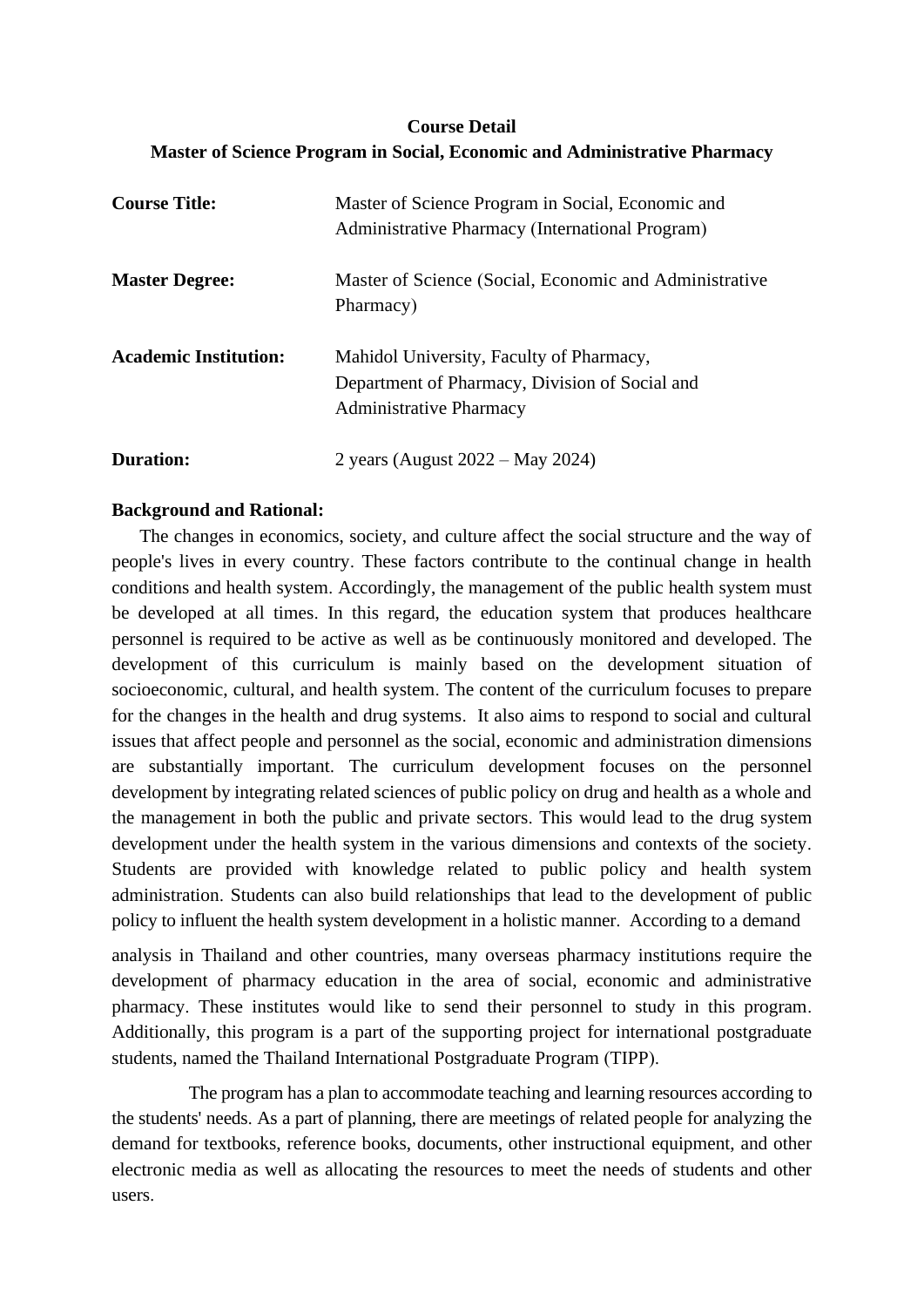The program holds student orientation to provide academic advice, teaching plan in the curriculum, suggestions on how to study, and explanation about the advisory schedule of each advisor. There are activities to promote the student development such as welcoming new students by instructors and senior students in each program. The senior students are assigned to run the event in order to practice their management skills.

The student advisory system is provided to advise and assist students in studying and/or suggest students for other possible problems. The number of students per advisor is in accordance with the criteria of the Faculty of Graduate Studies.

#### **Philosophy and Objectives:**

Master of Science Program in Social, Economic and Administrative Pharmacy believes in an outcome-based education and active learning. The Program adopts Prince Mahidol's philosophy, "the true success is not in the learning, but in its application to the benefit of mankind". It focuses on inspiring the students to learn, explore, and create the knowledge for the broad society with philanthropic mind and strong passion. Real experiential learning is the key concern. This program emphasizes on producing high-quality graduates with knowledge of social, economic, and management who possess moral, academic ethics, and professional ethics. The graduates must be able to integrate the knowledge of social, economic, and management for improving drug and healthcare systems.

After completion their study, students will have characteristics, which comply with Thailand Quality Framework standard as follows:

1. Have appropriate behavior and commit to upholding and embracing the highest ethical and professional standard in academic and practice.

2. Possess knowledge in implementing policy. Provide evidence-based information for policy formulation, management, and administration, and be able to understand, describe, define and explain relevant knowledge related to economic and drug policy leading to an improvement in the drug and health systems.

3. Be able to analyze, apply and design social science, economic, epidemiology and management research, which lead to the development of drug and health care systems.

4. Have good human relation, social responsibility, and leadership skill.

 5. Have numerical analysis skills, and information technology skills, which can be applied for drug and health systems

# **Program Learning Outcomes (PLOs)**

# **1. Ethics**

1.1 Respect the principle of intellectual property rights.

1.2 Embrace ethics and professional ethics.

# **2. Knowledge**

2.1 Understand, describe, define and explain the principle and method of public health, social sciences, and management related to drug and health systems.

2.2 Understand, describe, define and explain research techniques that are accepted in the development of drug and health systems.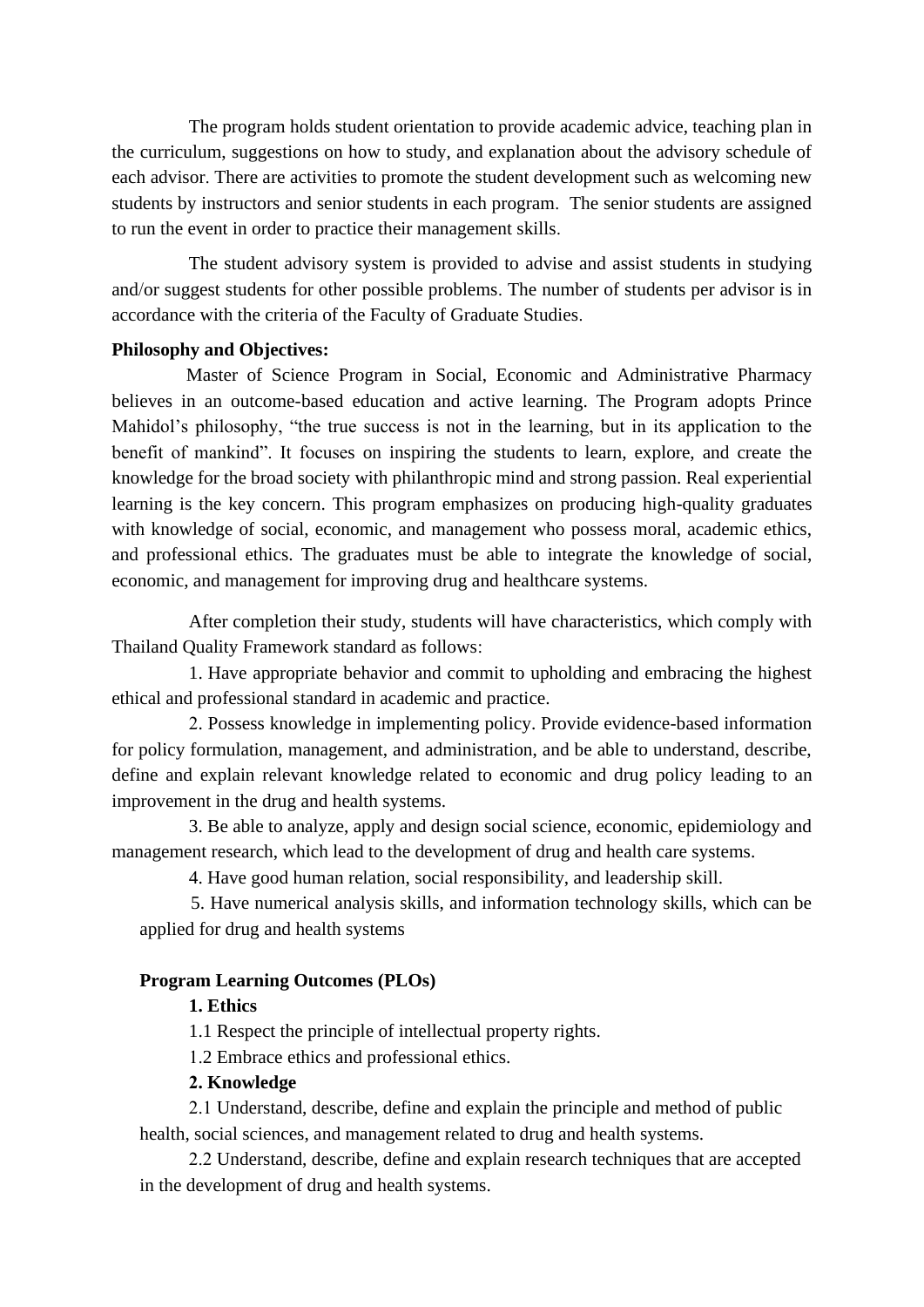## **3. Intellectual skill**

3.1 Analyze the socio-economic and administrative issues related to drug and health systems.

3.2 Apply knowledge in the context of drug and health systems.

3.3 Design a research related to social pharmacy, economics and administration by using an appropriate research methodology.

### **4. Interpersonal skill and responsibility**

4.1 Interact (persuade) properly with colleagues and stakeholders.

4.2 Enthusiastically work as a team member and demonstrate leadership attributes.

4.3 Perform and participate in socially responsible activities.

4.4 Have a responsibility in achieving an assignment.

### **5. Numerical analysis skills, communication, and information technology**

5.1 Use IT to search, manage, analyze and present qualitative/ quantitative academic data.

# **Course Synopsis and Methodology:**

### **Course Content/ Study topic:**

### **Program Structure**

### *Credit Requirements*

Credit requirements of the program were set according to the Ministry of Education Announcement titled "Standard Criteria for Graduate Studies 2005," with specified plan 2 curriculum.

| <b>Total no less than</b>      | 36 credits |
|--------------------------------|------------|
| 3. Thesis                      | 12 credits |
| 2. Elective Courses (at least) | 12 credits |
| 1. Required Courses            | 12 credits |

#### **Courses in the curriculum**

**(1) Required Courses** 15 credits

#### **Credits (Lecture-Practice-Self Study)**

|                 | GRID 603 Biostatistics                            | $3(3-0-6)$ |
|-----------------|---------------------------------------------------|------------|
|                 | PYSP 671 Research Methodology in Social Science I | $2(2-0-4)$ |
| <b>PYSP 674</b> | Drug and Health System Management                 | $2(2-0-4)$ |
|                 | PYSP 675 Health Economic Evaluation               | $2(2-0-4)$ |
| <b>PYSP 676</b> | Pharmacoepidemiology in Public Health             | $2(2-0-4)$ |
|                 | PYSP 688 Seminar in Current Research on Social,   | $1(1-0-2)$ |
|                 | Economic and Administrative Pharmacy              |            |
| <b>PYSP 690</b> | Seminar in Research Methods on Social,            | $1(1-0-2)$ |
|                 | Economic and Administrative Pharmacy              |            |
| <b>PYSP 710</b> | Strategic Management in Health System             | $2(2-0-4)$ |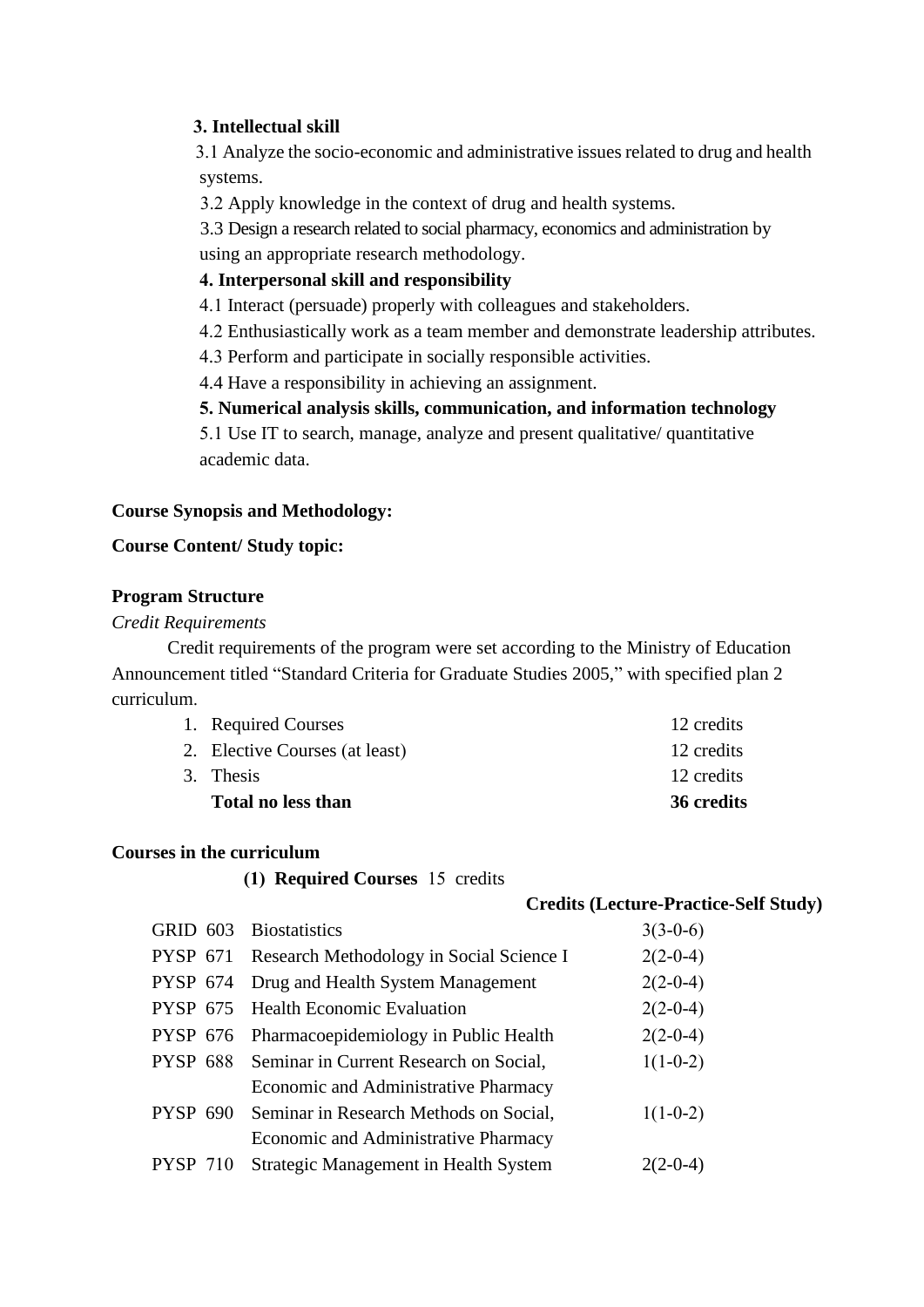#### **(2) Elective Courses:** Not less than 9 credits

Apart from the elective courses mentioned below, students are allowed to register for other courses offered by the Faculty of Graduate Studies, Mahidol University, or other universities based on students' interests. However, it must be approved by their academic advisors or the program administrative committee.

| <b>PYSP</b> | Social and Cultural Aspects Relating to Health | $3(3-0-6)$ |
|-------------|------------------------------------------------|------------|
| 672         |                                                |            |
| <b>PYSP</b> | <b>Health Outcome Assessment</b>               | $3(3-0-6)$ |
| 677         |                                                |            |
| <b>PYSP</b> | <b>Pharmaceutical Anthropology</b>             | $3(3-0-6)$ |
| 678         |                                                |            |
| <b>PYSP</b> | Cost Analysis in Health Care                   | $3(3-0-6)$ |
| 679         |                                                |            |
| <b>PYSP</b> | Hospital Pharmacy Administration and Practice  | $3(3-0-6)$ |
| 680         |                                                |            |
| <b>PYSP</b> | Cost-Effectiveness Modelling in Health         | $3(3-0-6)$ |
| 683         |                                                |            |
| PYSP 695    | Evaluation of Pharmacy and Health Care         | $3(3-0-6)$ |
|             | Program                                        |            |

# **(3) Thesis** 12 credits

**Credits (Lecture-Practice-Self Study)** PYSP 698 Thesis 12(0-36-0)

5

#### **Course Synopsis & Methodology:**

## **Study Plan; Plan 2 (A2) (Course work and thesis)**

| Year | <b>Semester 1</b>               |            | <b>Semester 2</b>                    |            |
|------|---------------------------------|------------|--------------------------------------|------------|
|      | <b>GRID 603 Biostatistics</b>   | $3(3-0-6)$ | <b>PYSY 676 Pharmacoepidemiology</b> | $2(2-0-4)$ |
|      |                                 |            | in Public Health                     |            |
|      | PYSP 671 Research Methodology   | $2(2-0-4)$ | <b>PYSY 710 Strategic Management</b> | $2(2-0-4)$ |
|      | in Social Science I             |            | in Health System                     |            |
|      | PYSP 674 Drug System            | $2(2-0-4)$ | <b>PYSY 690 Seminar in Research</b>  | $1(1-0-2)$ |
|      | Management                      |            | Methods on Social,                   |            |
|      |                                 |            | Economic and                         |            |
|      |                                 |            | <b>Administrative Pharmacy</b>       |            |
|      | <b>PYSP 675 Health Economic</b> | $2(2-0-4)$ | <b>Elective courses</b><br>6         | credits    |
|      | Evaluation                      |            |                                      |            |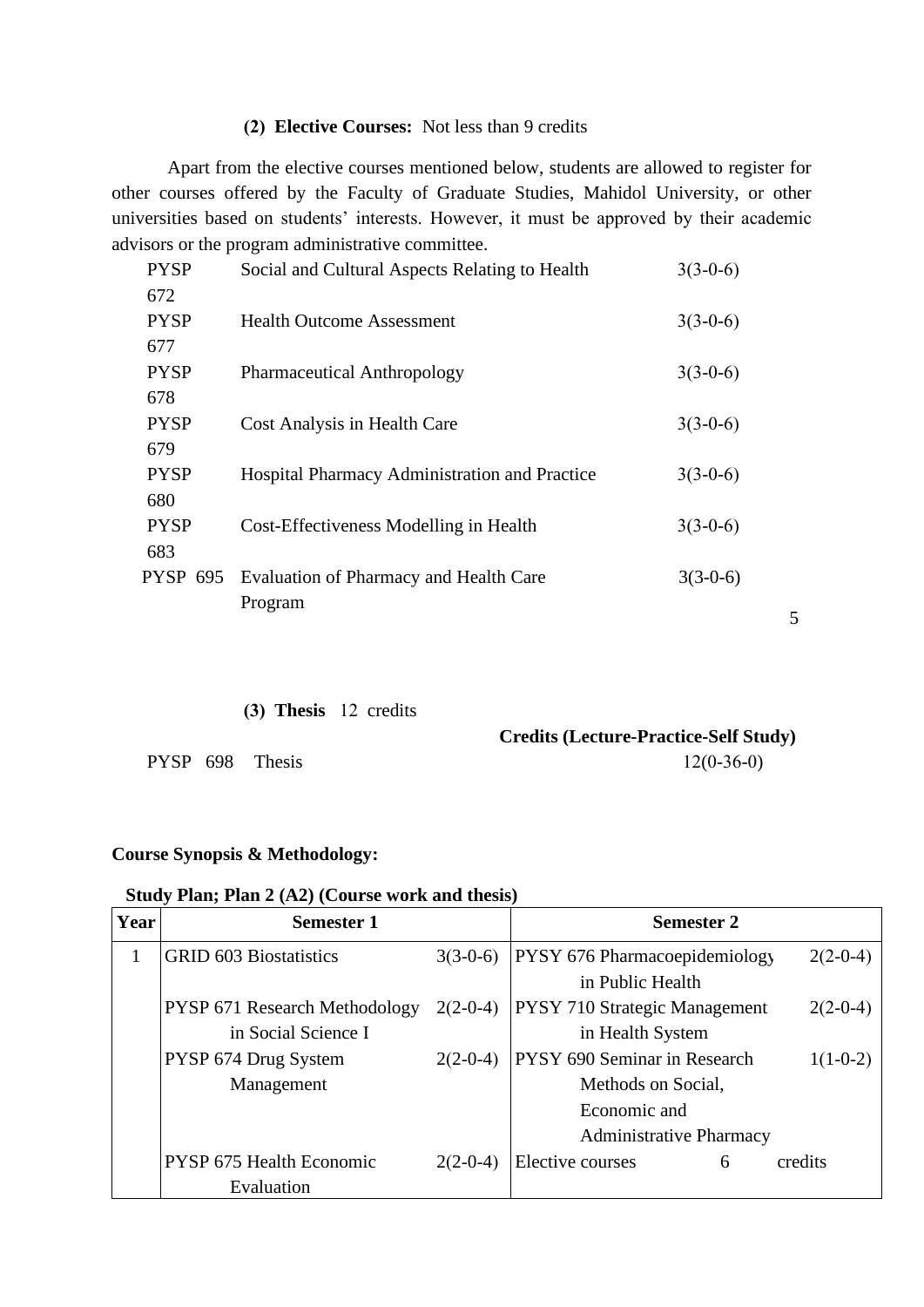| Year           | <b>Semester 1</b>                               |             | <b>Semester 2</b>       |             |
|----------------|-------------------------------------------------|-------------|-------------------------|-------------|
|                | PYSP 688 Seminar in Current                     | $1(1-0-2)$  |                         |             |
|                | Research on Social,                             |             |                         |             |
|                | Economic and                                    |             |                         |             |
|                | <b>Administrative Pharmacy</b>                  |             |                         |             |
|                | Elective courses 3<br>credits                   |             |                         |             |
|                |                                                 |             |                         |             |
|                | Total 13 credits                                |             | <b>Total 11 credits</b> |             |
| $\overline{2}$ | PYSP 698 Thesis                                 | $6(0-18-0)$ | <b>PYSP 698 Thesis</b>  | $6(0-18-0)$ |
|                | Total 6 credits<br><b>Total</b><br>credits<br>6 |             |                         |             |

**Remark:** Students have to pay for the field-trip study fee as part of PYSP 674 Drug and Health System Management.

# **Research Projects of the Program**

Guidelines for conducting a research project are as follows:

- (1) Research in social sciences and humanities related to drug and health systems
- (2) Pharmacoepidemiological studies
- (3) Health outcomes research
- (4) Cost analysis in health care
- (5) Health economics and health technology assessment
- (6) Drug and system management at international, national, and hospital levels
- (7) Drug and health policy analysis
- (8) Analyzing, planning, and managing of health care personnel
- (9) Strategic planning and organization management
- (10) Development of tools and methodology for drug and health systems
- (11) Research on consumer protection and laws at national and international levels

# **Applicants Qualifications:**

 1. Hold a Bachelor's degree in the area of medical and public health from institutions of Higher Education in Thailand or foreign countries accredited by the Office of the Higher Education Commission (OHEC) with a minimum cumulative GPA of 2.50 or equivalent.

A candidate with the degree specified above but has a GPA less than 2.50, the candidate must have experience in management related to drug and health systems, be involved with drug management in public or private sectors or has research publications related to drug system.

2. Have an English proficiency test score as the requirement of Faculty of Graduate **Studies** 

3. Other exceptions may be considered by the Program Director and the Dean of the Faculty of Graduate Studies, Mahidol University.